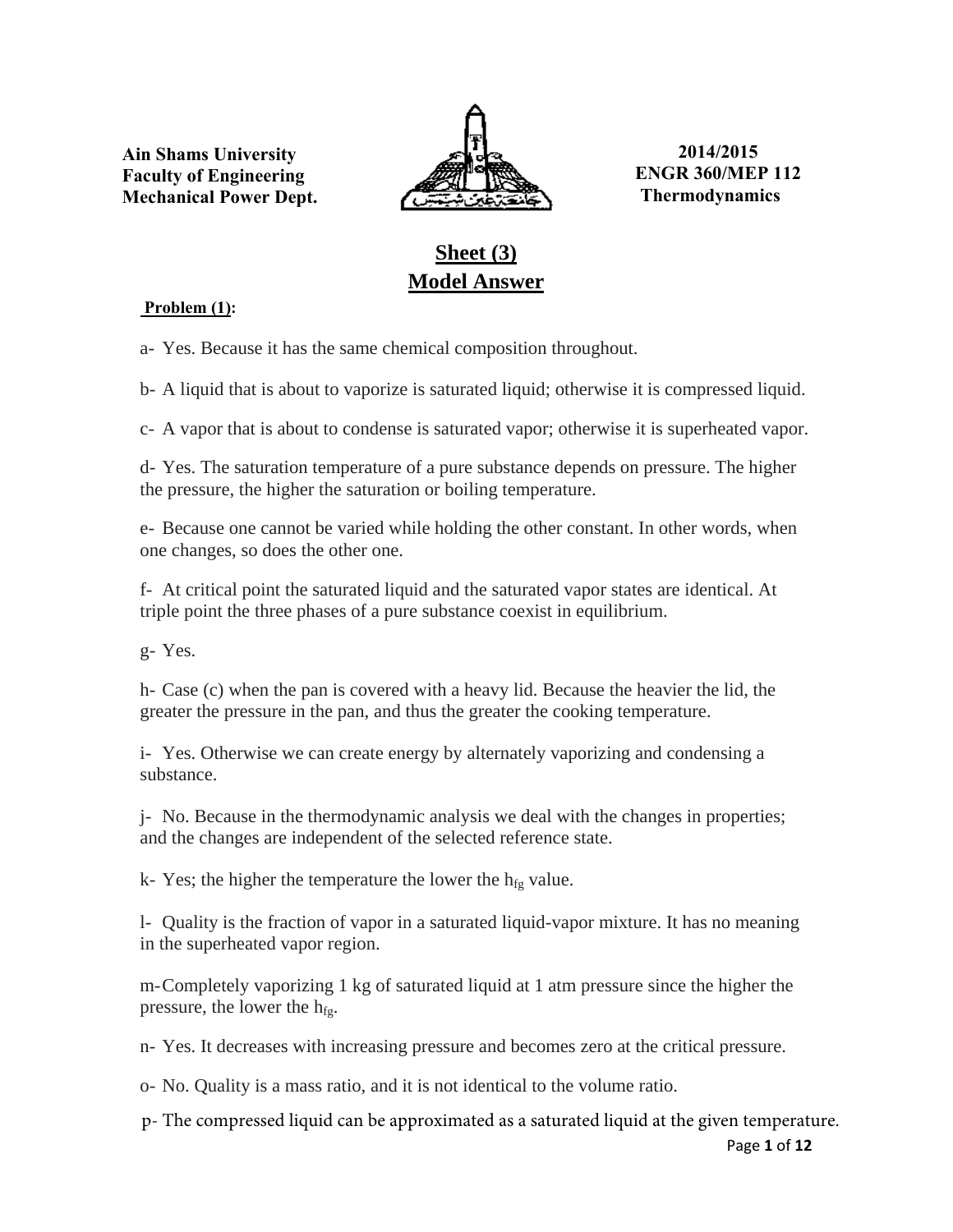q- Propane (molar mass  $= 44.1 \text{ kg/kmol}$ ) poses a greater fire danger than methane (molar mass  $= 16$  kg/kmol) since propane is heavier than air (molar mass  $= 29$  kg/kmol), and it will settle near the floor. Methane, on the other hand, is lighter than air and thus it will rise and leak out.

 $r - R_u$  is the universal gas constant that is the same for all gases whereas  $R$  is the specific gas constant that is different for different gases. These two are related to each other by the relation  $R = R_u / M$ , where *M* is the molar mass of the gas.

s- Mass *m* is simply the amount of matter; molar mass *M* is the mass of one mole in grams or the mass of one kmol in kilograms. These two are related to each other by the relation  $m = NM$ , where *N* is the number of moles.

| T, °C  | p, kPa | $\nu$ , m <sup>3</sup> /kg | $u$ , kJ/kg | <b>Phase description</b> |
|--------|--------|----------------------------|-------------|--------------------------|
| 50     | 12.352 | 4.16                       | 981.76      | <b>Saturated mixture</b> |
| 120.21 | 200    | 0.8858                     | 2529.1      | Saturated vapor          |
| 250    | 400    | 0.5952                     | 2647.2      | Superheated vapor        |
| 110    | 600    | 0.001051                   | 461.27      | <b>Compressed liquid</b> |
| 155.46 | 550    | 0.001097                   | 655.16      | Saturated liquid         |
| 143.61 | 400    | 0.2013                     | 1450        | <b>Saturated mixture</b> |
| 466.21 | 4000   | 0.082                      | 3040        | Superheated vapor        |

## **Problem (2):**

# **Problem (3):**

| Γ°∩    | p, kPa | h, kJ/kg |       | <b>Phase description</b> |
|--------|--------|----------|-------|--------------------------|
| 120.21 | 200    | 2045.8   | 0.7   | <b>Saturated mixture</b> |
| 140    | 361.53 | 1800     | 0.565 | Saturated mixture        |
| 177.66 | 950    | 752.74   |       | Saturated liquid         |
| 80     | 500    | 335.37   |       | <b>Compressed liquid</b> |
| 350.0  | 800    | 3162.2   |       | Superheated vapor        |

## **Problem (4):**

A rigid tank contains steam at a specified state. The pressure, quality, and density of steam are to be determined.

**Properties** At 220°C  $\psi$  = 0.001190 m<sup>3</sup>/kg and  $\psi$ <sub>g</sub> = 0.08609 m<sup>3</sup>/kg (Table A-4).

*Analysis:* (*a*) Two phases coexist in equilibrium, thus we have a saturated liquid-vapor mixture. The pressure of the steam is the saturation pressure at the given temperature. Then the pressure in the tank must be the saturation pressure at the specified temperature,

 $P = T_{sat@220^{\circ}C} = 2320$  kPa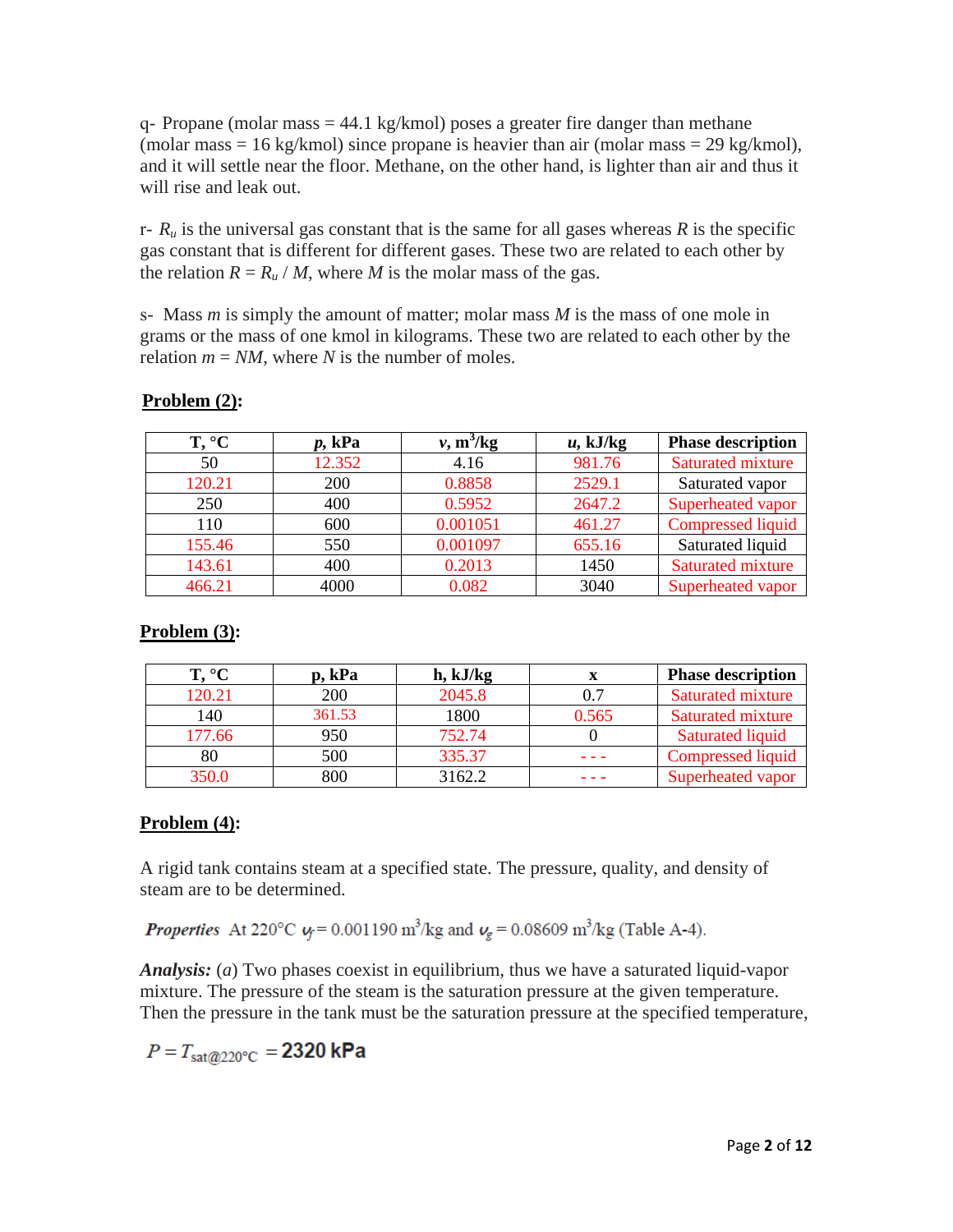(*b*) The total mass and the quality are determined as

$$
m_f = \frac{V_f}{v_f} = \frac{1/3 \times (1.8 \text{ m}^3)}{0.001190 \text{ m}^3/\text{kg}} = 504.2 \text{ kg}
$$
  

$$
m_g = \frac{V_g}{v_g} = \frac{2/3 \times (1.8 \text{ m}^3)}{0.08609 \text{ m}^3/\text{kg}} = 13.94 \text{ kg}
$$
  

$$
m_t = m_f + m_g = 504.2 + 13.94 = 518.1 \text{ kg}
$$
  

$$
x = \frac{m_g}{m_t} = \frac{13.94}{518.1} = 0.0269
$$

(*c*) The density is determined from

$$
\mathbf{v} = \mathbf{v}_f + x(\mathbf{v}_g - \mathbf{v}_f) = 0.001190 + (0.0269)(0.08609) = 0.003474 \text{ m}^3/\text{kg}
$$

$$
\rho = \frac{1}{\mathbf{v}} = \frac{1}{0.003474} = 287.8 \text{ kg/m}^3
$$

#### **Problem (5):**

Water is boiled at sea level (1 atm pressure) in a pan placed on top of a 3-kW electric burner that transfers 60% of the heat generated to the water. The rate of evaporation of water is to be determined.

*Properties* The properties of water at 1 atm and thus at the saturation temperature of 100°C are  $h_{\text{fg}}$  = 2256.4 kJ/kg (Table A-4).

Analysis The net rate of heat transfer to the water is

 $\dot{Q} = 0.60 \times 3 \text{ kW} = 1.8 \text{ kW}$ 

Noting that it takes 2256.4 kJ of energy to vaporize 1 kg of saturated liquid water, the rate of evaporation of water is determined to be

$$
\dot{m}_{\text{evaporation}} = \frac{\dot{Q}}{h_{\text{fg}}} = \frac{1.8 \text{ kJ/s}}{2256.4 \text{ kJ/kg}} = 0.80 \times 10^{-3} \text{ kg/s} = 2.872 \text{ kg/h}
$$

#### **Problem (6):**

Water is boiled at 1 atm pressure in a pan placed on an electric burner. The water level drops by 10 cm in 45 min during boiling. The rate of heat transfer to the water is to be determined.

*Properties* The properties of water at 1 atm and thus at a saturation temperature of  $T_{\text{sat}} = 100^{\circ}\text{C}$  are  $h_{\text{fg}} =$ 2256.5 kJ/kg and  $v_f = 0.001043$  m<sup>3</sup>/kg (Table A-4).

*Analysis* The rate of evaporation of water is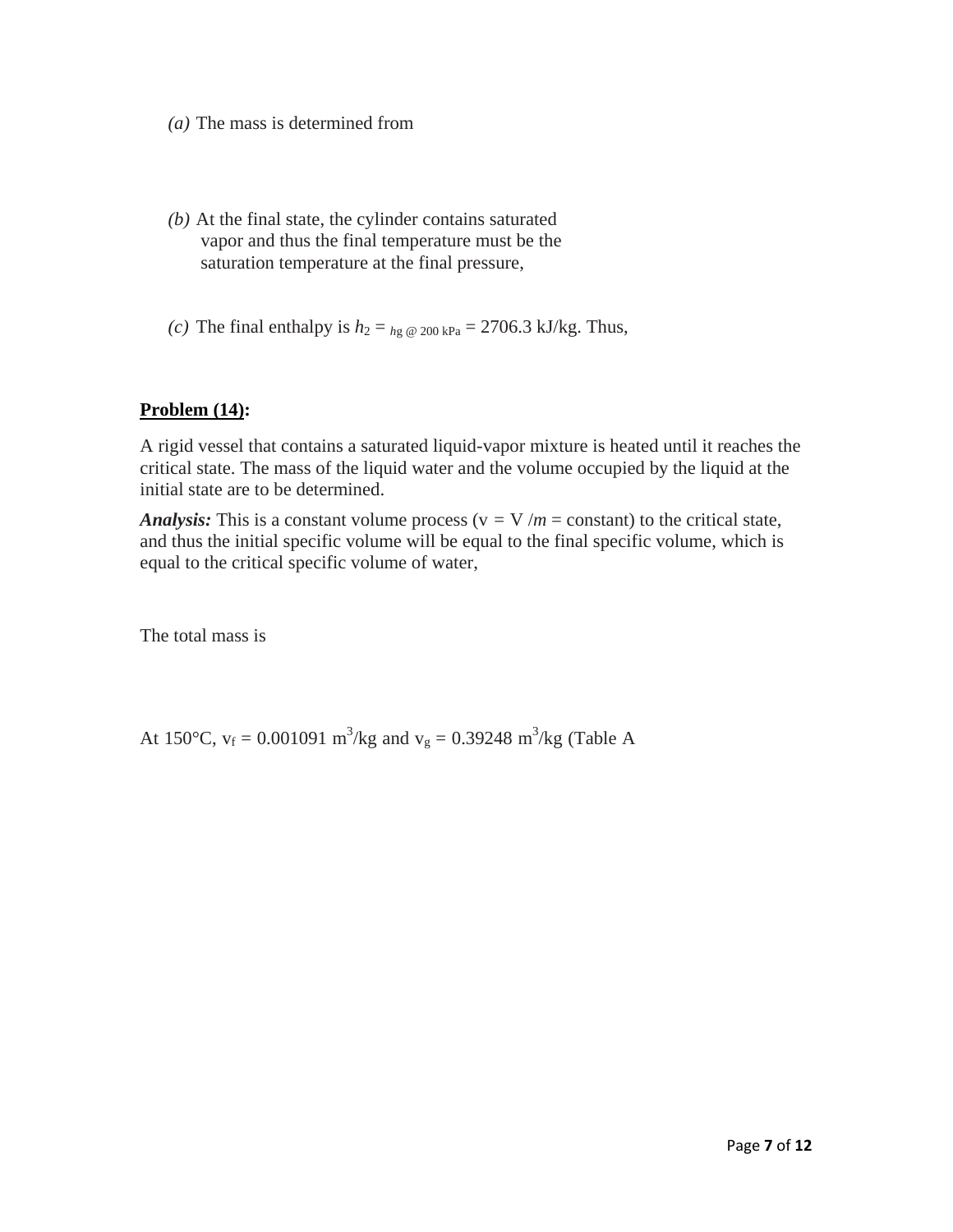#### **Problem (15):**

The properties of compressed liquid water at a specified state are to be determined using the compressed liquid tables, and also by using the saturated liquid approximation, and the results are to be compared.

*Analysis:* Compressed liquid can be approximated as saturated liquid at the given temperature. Then from Table A-4,

$$
T = 100^{\circ}\text{C} \implies \nu \cong \nu_{f@100^{\circ}\text{C}} = 0.001043 \text{ m}^{3}/\text{kg} \quad (0.72\% \text{ error})
$$
  

$$
u \cong u_{f@100^{\circ}\text{C}} = 419.06 \text{ kJ/kg} \quad (1.02\% \text{ error})
$$
  

$$
h \cong h_{f@100^{\circ}\text{C}} = 419.17 \text{ kJ/kg} \quad (2.61\% \text{ error})
$$

From compressed liquid table (Table A-7),

$$
P = 15 \text{ MPa} T = 100^{\circ}\text{C}
$$
 
$$
u = 414.85 \text{ kJ/kg} h = 430.39 \text{ kJ/kg}
$$

The percent errors involved in the saturated liquid approximation are listed above in parentheses.

## **Problem (16):**

Superheated steam in a piston-cylinder device is cooled at constant pressure until half of the mass condenses. The final temperature and the volume change are to be determined, and the process should be shown on a *T-*v diagram.

*Analysis:* (*b*) At the final state the cylinder contains saturated liquid-vapor mixture, and thus the final temperature must be the saturation temperature at the final pressure,

$$
T = T_{\text{sat@1 MPa}} = \textbf{179.88}^{\circ}\text{C} \quad (\text{Table A-5})
$$

(*c*) The quality at the final state is specified to be  $x^2 = 0.5$ . The specific volumes at the initial and the final states are

$$
P_1 = 1.0 \text{ MPa} \nT_1 = 300^{\circ} \text{C} \quad \text{V}_1 = 0.25799 \text{ m}^3/\text{kg} \qquad \text{(Table A-6)} \nP_2 = 1.0 \text{ MPa} \n x_2 = 0.5 \qquad \text{V}_2 = \frac{\nu_f + x_2 \nu_{fg}}{0.001127 + 0.5 \times (0.19436 - 0.001127)} \n= 0.09775 \text{ m}^3/\text{kg}
$$



Thus,

$$
\Delta V = m(v_2 - v_1) = (0.8 \text{ kg})(0.09775 - 0.25799) \text{m}^3/\text{kg} = -0.1282 \text{ m}^3
$$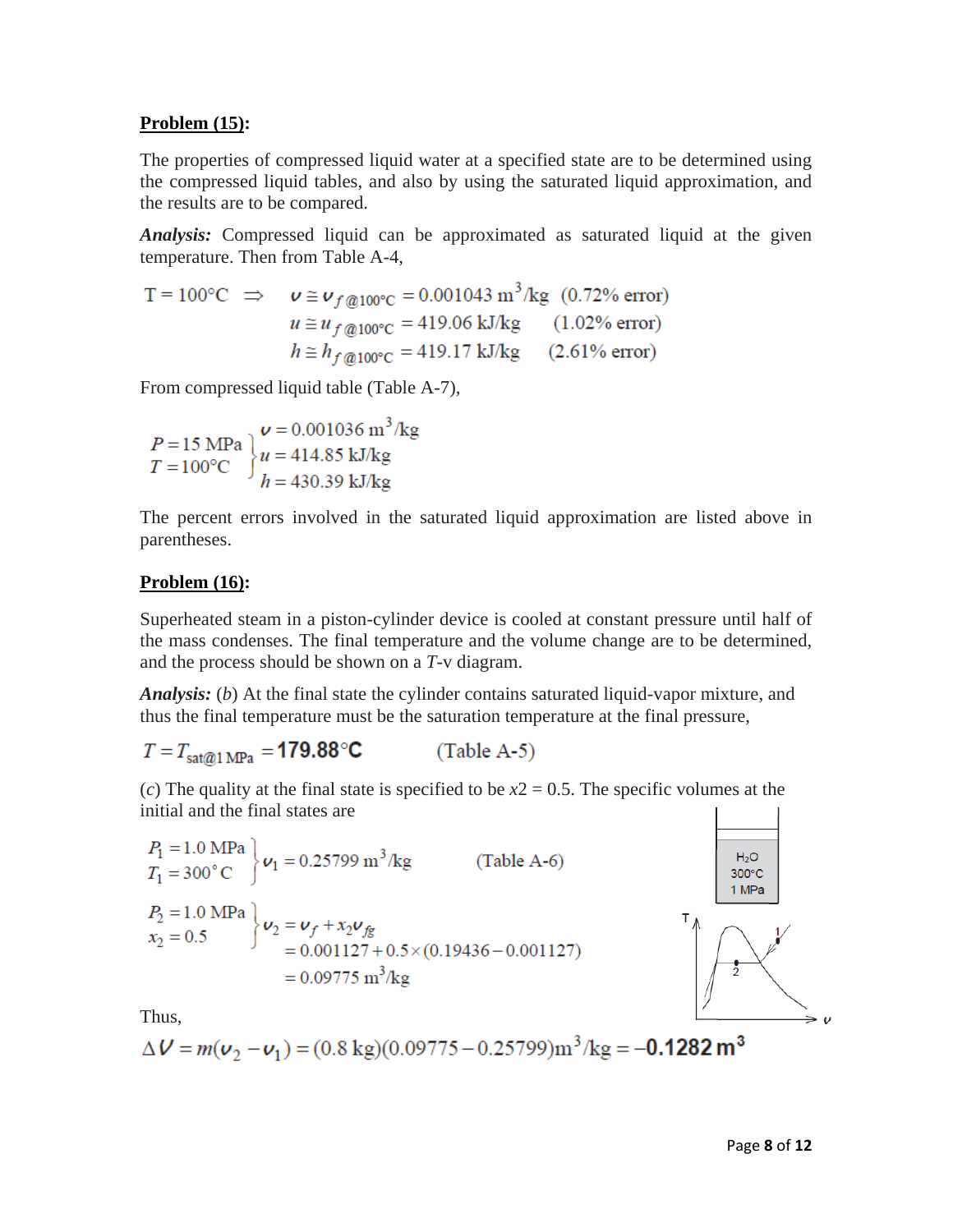## **Problem (17):**

The water in a rigid tank is cooled until the vapor starts condensing. The initial pressure in the tank is to be determined.

*Analysis:* This is a constant volume process ( $v = V/m = constant$ ), and the initial specific volume is equal to the final specific volume that is

 $v_1 = v_2 = v_{g@150^{\circ}C} = 0.39248 \text{ m}^3/\text{kg}$  (Table A-4) Since the vapor starts condensing at 150 °C, then from Table A-6, 250  $T_1 = 250^{\circ}\text{C}$   $\left.\nu_1 = 0.39248 \text{ m}^3/\text{kg}\right\} \text{ } P_1 = \textbf{0.60} \text{ } \textbf{MPa}$ 150  $\boldsymbol{\nu}$ 

## **Problem (18):**

Heat is lost from a piston-cylinder device that contains steam at a specified state. The initial temperature, the enthalpy change, and the final pressure and quality are to be determined.

*Analysis:* (*a*) The saturation temperature of steam at 3.5 MPa is

 $T_{\text{sat@3.5 MPa}} = 242.6^{\circ}\text{C}$  (Table A-5)

Then, the initial temperature becomes

$$
T_1 = 242.6 + 5 = 247.6°C
$$
  
Also, 
$$
P_1 = 3.5 \text{ MPa} \Big|_{h_1} = 2821.1 \text{ kJ/kg} \quad \text{(Table A-6)}
$$

$$
T_1 = 247.6°C \Big|_{h_1} = 2821.1 \text{ kJ/kg} \quad \text{(Table A-6)}
$$

(*b*) The properties of steam when the piston first hits the stops are

$$
P_2 = P_1 = 3.5 \text{ MPa} \left\{ h_2 = 1049.7 \text{ kJ/kg} \atop v_2 = 0.001235 \text{ m}^3/\text{kg} \right\}
$$
 (Table A-5)

Then, the enthalpy change of steam becomes

$$
\Delta h = h_2 - h_1 = 1049.7 - 2821.1 = -1771 \, \text{kJ/kg}
$$

(*c*) At the final state

$$
v_3 = v_2 = 0.001235 \text{ m}^3/\text{kg}
$$
  $P_3 = 1555 \text{ kPa}$  (Table A-4 or EES)  
 $T_3 = 200 \text{°C}$   $x_3 = 0.0006$ 

The cylinder contains saturated liquid-vapor mixture with a small mass of vapor at the final state.

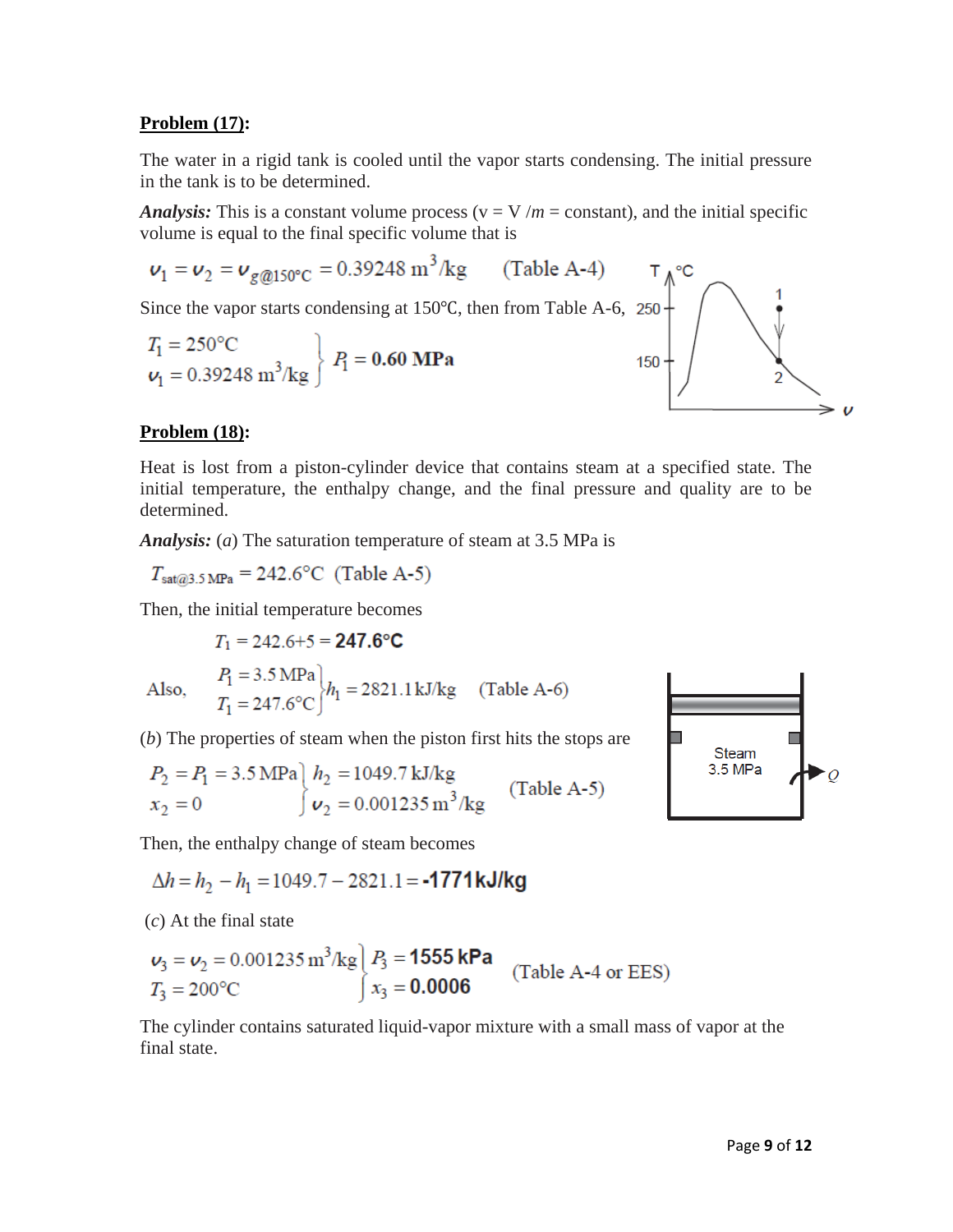#### **Problem (19):**

An automobile tire is inflated with air. The pressure rise of air in the tire when the tire is heated and the amount of air that must be bled off to reduce the temperature to the original value are to be determined.

*Assumptions:* **1** At specified conditions, air behaves as an ideal gas. **2** The volume of the tire remains constant.

*Properties:* The gas constant of air is  $R = 8.3144/29 = 0.287 \text{ kJ/kg.K.}$ 

*Analysis:* Initially, the absolute pressure in the tire is

$$
P_1 = P_g + P_{\text{atm}} = 210 + 100 = 310 \text{kPa}
$$

Treating air as an ideal gas and assuming the volume of the tire to remain constant, the final pressure in the tire can be determined from

$$
\frac{P_1 V_1}{T_1} = \frac{P_2 V_2}{T_2} \longrightarrow P_2 = \frac{T_2}{T_1} P_1 = \frac{323 \text{ K}}{298 \text{ K}} (310 \text{ kPa}) = 336 \text{ kPa}
$$

Thus the pressure rise is

$$
\Delta P = P_2 - P_1 = 336 - 310 = 26 \text{ kPa}
$$

The amount of air that needs to be bled off to restore pressure to its original value is

$$
m_1 = \frac{P_1 V}{RT_1} = \frac{(310 \text{ kPa})(0.025 \text{ m}^3)}{(0.287 \text{ kPa} \cdot \text{m}^3/\text{kg} \cdot \text{K})(298 \text{ K})} = 0.0906 \text{ kg}
$$

$$
m_2 = \frac{P_1 V}{RT_2} = \frac{(310 \text{ kPa})(0.025 \text{ m}^3)}{(0.287 \text{ kPa} \cdot \text{m}^3/\text{kg} \cdot \text{K})(323 \text{ K})} = 0.0836 \text{ kg}
$$

$$
\Delta m = m_1 - m_2 = 0.0906 - 0.0836 = \textbf{0.0070 kg}
$$

#### **Problem (20):**

Two rigid tanks connected by a valve to each other contain air at specified conditions. The volume of the second tank and the final equilibrium pressure when the valve is opened are to be determined.

*Assumptions:* At specified conditions, air behaves as an ideal gas.

*Properties:* The gas constant of air is  $R = 0.287 \text{ kJ/kg}$ . (Table A-1).

*Analysis:* Let's call the first and the second tanks A and B. Treating air as an ideal gas, the volume of the second tank and the mass of air in the first tank are determined to be

$$
V_B = \left(\frac{m_1 R T_1}{P_1}\right)_B = \frac{(5 \text{ kg})(0.287 \text{ kPa} \cdot \text{m}^3/\text{kg} \cdot \text{K})(308 \text{ K})}{200 \text{ kPa}} = 2.21 \text{ m}^3
$$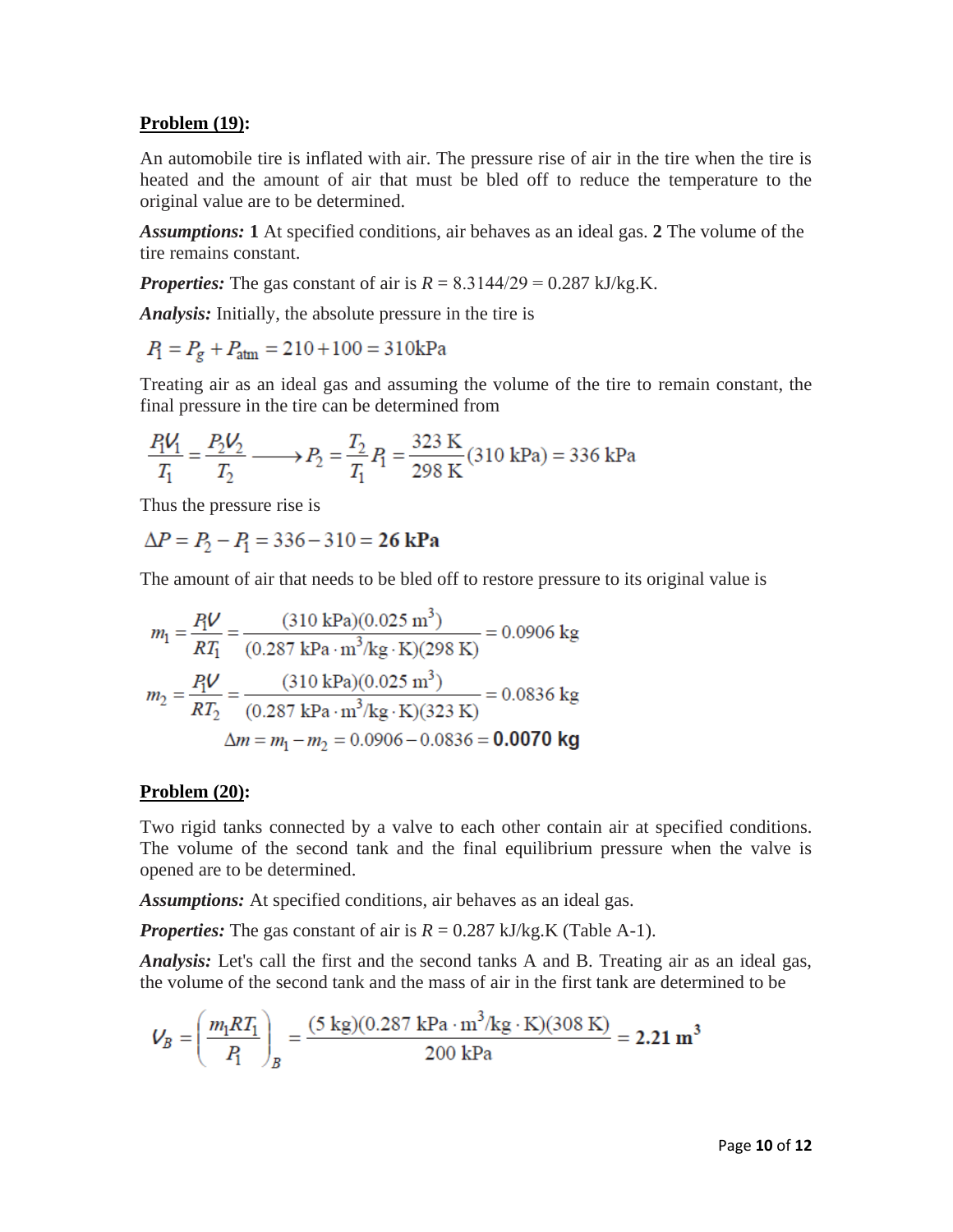$$
m_A = \left(\frac{P_1 V}{RT_1}\right)_A = \frac{(500 \text{ kPa})(1.0 \text{ m}^3)}{(0.287 \text{ kPa} \cdot \text{m}^3/\text{kg} \cdot \text{K})(298 \text{ K})} = 5.846 \text{ kg}
$$
  
A

Thus,

$$
V = V_A + V_B = 1.0 + 2.21 = 3.21 \text{ m}^3
$$
  

$$
m = m_A + m_B = 5.846 + 5.0 = 10.846 \text{ kg}
$$



Then the final equilibrium pressure becomes

$$
P_2 = \frac{mRT_2}{V} = \frac{(10.846 \text{ kg})(0.287 \text{ kPa} \cdot \text{m}^3/\text{kg} \cdot \text{K})(293 \text{ K})}{3.21 \text{ m}^3} = 284.1 \text{ kPa}
$$

#### **Problem (21):**

A rigid tank contains an ideal gas at a specified state. The final temperature is to be determined for two different processes.

*Analysis:* (*a*) The first case is a constant volume process.

$$
T_2 = \frac{m_1}{m_2} \frac{P_2}{P_1} T_1 = (2) \left( \frac{100 \text{ kPa}}{300 \text{ kPa}} \right) (600 \text{ K}) = 400 \text{ K}
$$

(*b*) The second case is a constant volume and constant mass process.

$$
P_2 = \frac{T_2}{T_1} P_1 = \left(\frac{400 \text{ K}}{600 \text{ K}}\right) (300 \text{ kPa}) = 200 \text{ kPa}
$$

#### **Problem (22):**

(a) On the P-v diagram, the constant temperature process through the state  $P= 300$ kPa,  $v = 0.525 \text{ m}^3/\text{kg}$  as pressure changes from P1 = 200 kPa to P2 = 400 kPa is to be sketched. The value of the temperature on the process curve on the P-v diagram is to be placed.